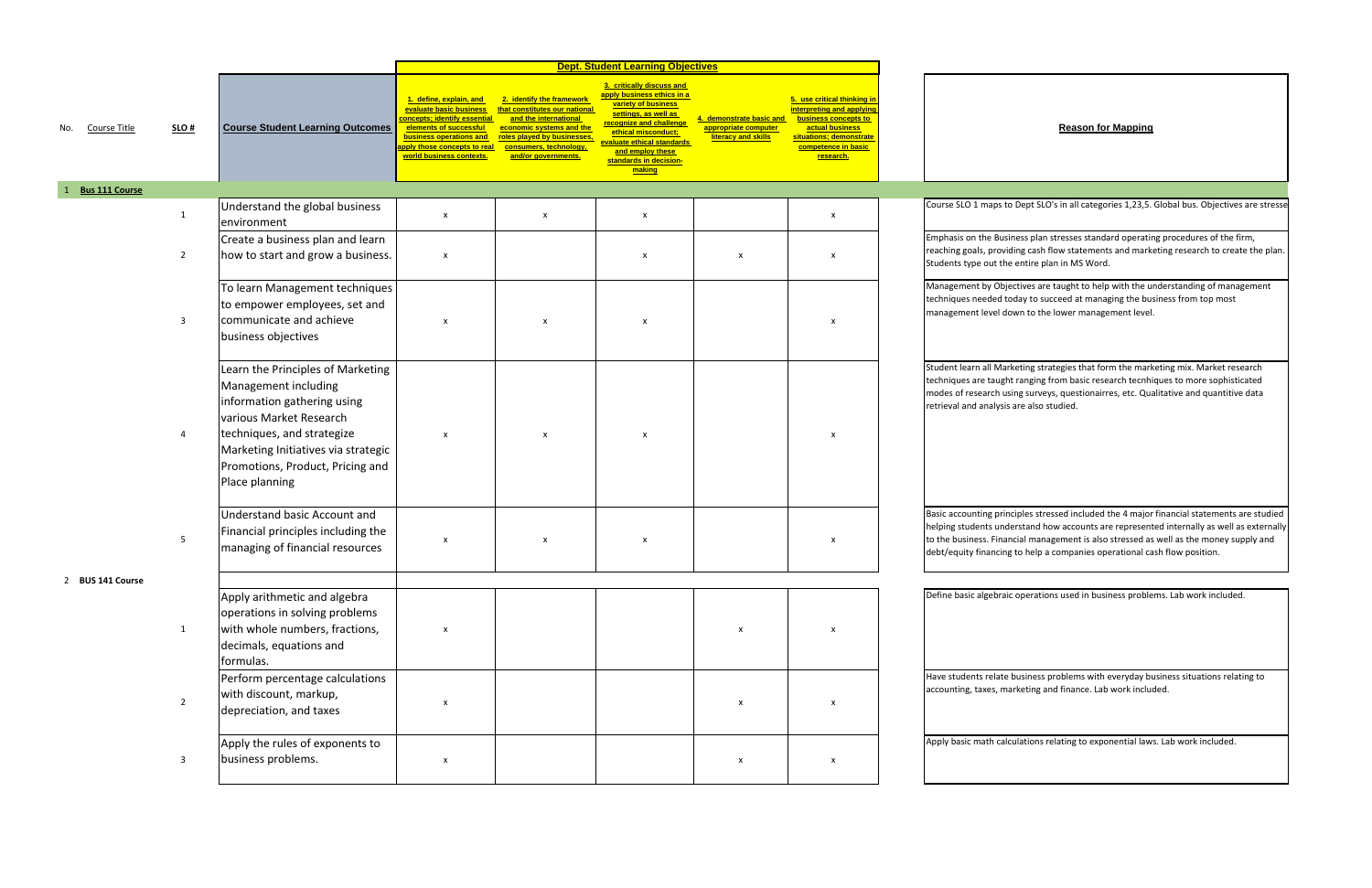ms are included paychecks calculating gross to net. Payroll taxes are Tax tables are used to calulate FIT tax. Lab work included.

ttory TVM techniques applicable investment logic/theory. TVM table factors simplify calculations. Lab work included.

ctory TVM techniques applicable investment logic/theory. TVM table factors simplify calculations. Lab work included.

e shown to evaluate student knowledge into the realms of understanding and mode.

d to attain a basic understanding of accounting terms and n order to later grasp the purpose, necessity and rules for the

- f accounting records and financial statements for businesses.
- s discussions and homework problems assigned from

lab.com are assigned to evaluate students' ability to apply their Ined with all the departmental SLO's. Students demonstrate ge of basic business and accounting terms/rules to prepare cuments using technology tools such as MyAccountinglab.com eet programs. In order to help students gain a a global accounting, the differences between International Financial U.S reporting standards are evaluated.

idually, students must complete a practical accounting problem the end of each chapter. Working collaboratively, students are nities during computer lab time to evaluate complex e accounting problems designed to build critical thinking, project agements skill. Last, students need to understand the

d to understand that accounting provides more than quantitative t tells a story about management, the operations, customers and e business environment. Students are asked to interpret financial s from a quantitative and qualitative perspective.

> tools such as videos and case studies, students evaluate cal lapses in decision making by corporations. Students are ting assignment in which they must interpret qualitative nd discuss the ethical dilemma being posed in the case study.

|     |                       |                |                                                                                                                                               |                                                                                                                                                                                                           |                                                                                                                                                                                                 | <b>Dept. Student Learning Objectives</b>                                                                                                                                                                                                       |                                                                      |                                                                                                                                                                           |                                                                                                            |
|-----|-----------------------|----------------|-----------------------------------------------------------------------------------------------------------------------------------------------|-----------------------------------------------------------------------------------------------------------------------------------------------------------------------------------------------------------|-------------------------------------------------------------------------------------------------------------------------------------------------------------------------------------------------|------------------------------------------------------------------------------------------------------------------------------------------------------------------------------------------------------------------------------------------------|----------------------------------------------------------------------|---------------------------------------------------------------------------------------------------------------------------------------------------------------------------|------------------------------------------------------------------------------------------------------------|
| No. | Course Title          | SLO#           | <b>Course Student Learning Outcomes</b>                                                                                                       | 1. define, explain, and<br>evaluate basic business<br>concepts; identify essential<br>elements of successful<br>business operations and<br><b>pply those concepts to real</b><br>world business contexts. | 2. identify the framework<br>that constitutes our national<br>and the international<br>economic systems and the<br>roles played by businesses.<br>consumers, technology,<br>and/or governments. | 3. critically discuss and<br>apply business ethics in a<br>variety of business<br>settings, as well as<br>recognize and challenge<br>ethical misconduct;<br>evaluate ethical standards<br>and employ these<br>standards in decision-<br>making | demonstrate basic and<br>appropriate computer<br>literacy and skills | 5. use critical thinking in<br><u>interpreting and applying</u><br>business concepts to<br>actual business<br>situations: demonstrate<br>competence in basic<br>research. |                                                                                                            |
|     |                       | 4              | Apply simple and compound<br>interest to installment sales and<br>annuities                                                                   | X                                                                                                                                                                                                         |                                                                                                                                                                                                 |                                                                                                                                                                                                                                                | $\pmb{\times}$                                                       | x                                                                                                                                                                         | Apply introduc<br>are shown to s                                                                           |
|     |                       | 5              | Calculate payroll earnings and<br>insurance                                                                                                   | $\mathsf{x}$                                                                                                                                                                                              |                                                                                                                                                                                                 |                                                                                                                                                                                                                                                | X                                                                    | X                                                                                                                                                                         | Payroll probler<br>calculated. Tax                                                                         |
|     |                       | 6              | Understand the relationship of<br>mathematics to financial<br>statements                                                                      | x                                                                                                                                                                                                         |                                                                                                                                                                                                 |                                                                                                                                                                                                                                                | $\pmb{\times}$                                                       | x                                                                                                                                                                         | Apply introduc<br>are shown to s                                                                           |
|     |                       | $\overline{7}$ | Apply basic concepts of statistics<br>to business                                                                                             | X                                                                                                                                                                                                         |                                                                                                                                                                                                 |                                                                                                                                                                                                                                                | $\pmb{\times}$                                                       | X                                                                                                                                                                         | Basic stats are<br>mean, median                                                                            |
|     |                       | 8              | Use calculators and spreadsheets<br>to solve business problems                                                                                | $\pmb{\times}$                                                                                                                                                                                            |                                                                                                                                                                                                 |                                                                                                                                                                                                                                                | $\pmb{\times}$                                                       | X                                                                                                                                                                         |                                                                                                            |
|     | 3 BUS 181 Course      |                |                                                                                                                                               |                                                                                                                                                                                                           |                                                                                                                                                                                                 |                                                                                                                                                                                                                                                |                                                                      |                                                                                                                                                                           |                                                                                                            |
|     |                       | $\mathbf{1}$   | Explain accounting concepts and<br>generally accepted accounting<br>principles (G.A.A.P.).                                                    | X                                                                                                                                                                                                         |                                                                                                                                                                                                 |                                                                                                                                                                                                                                                | $\pmb{\times}$                                                       | X                                                                                                                                                                         | Students need<br>G.A.A.P. in ord<br>preparation of<br>Class discussio<br>myaccountingl                     |
|     |                       | $\overline{2}$ | Prepare accounting records and<br>financial statements for the<br>corporate form of business (for<br>service and merchandising<br>companies). | X                                                                                                                                                                                                         | X                                                                                                                                                                                               | X                                                                                                                                                                                                                                              | $\pmb{\times}$                                                       | X                                                                                                                                                                         | This SLO is alig<br>their knowledg<br>accounting doo<br>and spreadshe<br>perspective of<br>reporting and I |
|     |                       | $\mathbf{3}$   | Demonstrate critical thinking in<br>applying accounting principles<br>and procedures in business<br>decision making.                          | X                                                                                                                                                                                                         | $\mathsf{x}$                                                                                                                                                                                    | $\mathsf{x}$                                                                                                                                                                                                                                   | $\mathsf{x}$                                                         | X                                                                                                                                                                         | Working indivi<br>individually at<br>given opportur<br>comprehensive<br>and time mana                      |
|     |                       | $\overline{4}$ | Analyze and interpret<br>quantitative and qualitative<br>information in financial<br>statements                                               | $\pmb{\mathsf{X}}$                                                                                                                                                                                        |                                                                                                                                                                                                 | $\mathsf{x}$                                                                                                                                                                                                                                   | $\boldsymbol{\mathsf{x}}$                                            | X                                                                                                                                                                         | Students need<br>information, it<br>the business er<br>statements fro                                      |
|     |                       | 5              | Explain ethical standards in<br>accounting and the ability to<br>apply these standards in decision<br>making.                                 | X                                                                                                                                                                                                         | $\pmb{\mathsf{X}}$                                                                                                                                                                              | $\pmb{\mathsf{X}}$                                                                                                                                                                                                                             |                                                                      | X                                                                                                                                                                         | <b>Using learning</b><br>notorious ethic<br>assigned a writ<br>information an                              |
|     | <b>BUS 182 Course</b> |                |                                                                                                                                               |                                                                                                                                                                                                           |                                                                                                                                                                                                 |                                                                                                                                                                                                                                                |                                                                      |                                                                                                                                                                           |                                                                                                            |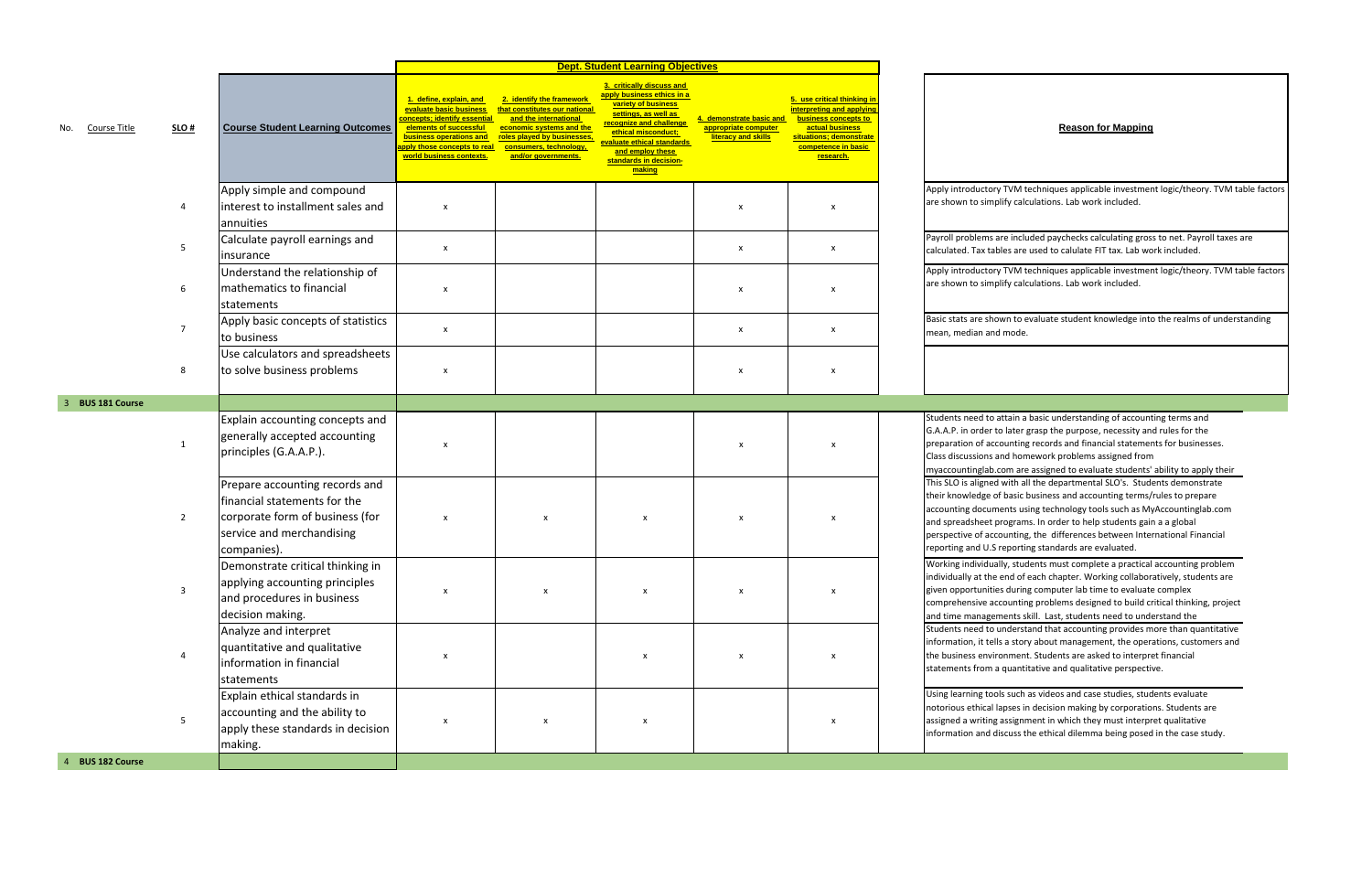npare and contrast managerial accounting versus financial accounting. In this  $\alpha$  define, explain, and evaluate the essential elements of each branch of Students identify the framework of the economic systems by describing who ders are for managerial accounting information.

r students review the IMA Statement of Ethical Professional Practice regarding , Confidentiality, Integrity, and Credibility, they are able to critically discuss

> ble budgets and variance analyses, students are able to explain and evaluate ts. They can explain the elements of successful business operations. Since s are used in the analyses, students can demonstrate basic computer literacy ernet, students research the reports and charts that may be used by firms. allows students to demonstrate their competence in basic research. Students ssess immediately the importance of technology in the business The reports and charts that the students identify provide further connection

> I operating budget and a financial budget (via spreadsheets), students their critical thinking in interpreting and applying business concepts to actual ations. They also are able to analyze the results and evaluate the success of operations.

s construct and critically discuss a report (The Performance Evaluation of Cost, vestment Centers) that demonstrate their ability to apply business concepts orld. Students also critically discuss ethical implications that can arise from

s must construct a Capital Investment Analysis report (using the time value of ept) to demonstrate their decision-making abilities. This report requires the explain and evaluate certain success factors. Students may also identify al issues in using the results of this report. The students will demonstrate heet skills as well.

|                     |                  |                                                                                                                                              |                                                                                                                                                                                                   |                                                                                                                                                                                                 | <b>Dept. Student Learning Objectives</b>                                                                                                                                                                                                       |                                                                      |                                                                                                                                                                    |                                                                                       |
|---------------------|------------------|----------------------------------------------------------------------------------------------------------------------------------------------|---------------------------------------------------------------------------------------------------------------------------------------------------------------------------------------------------|-------------------------------------------------------------------------------------------------------------------------------------------------------------------------------------------------|------------------------------------------------------------------------------------------------------------------------------------------------------------------------------------------------------------------------------------------------|----------------------------------------------------------------------|--------------------------------------------------------------------------------------------------------------------------------------------------------------------|---------------------------------------------------------------------------------------|
| Course Title<br>No. | $SLO$ #          | <b>Course Student Learning Outcomes</b>                                                                                                      | 1. define, explain, and<br>evaluate basic business<br>oncepts; identify essential<br>elements of successful<br>business operations and<br>pply those concepts to real<br>world business contexts. | 2. identify the framework<br>that constitutes our national<br>and the international<br>economic systems and the<br>roles played by businesses,<br>consumers, technology,<br>and/or governments. | 3. critically discuss and<br>apply business ethics in a<br>variety of business<br>settings, as well as<br>recognize and challenge<br>ethical misconduct;<br>evaluate ethical standards<br>and employ these<br>standards in decision-<br>making | demonstrate basic and<br>appropriate computer<br>literacy and skills | 5. use critical thinking in<br>interpreting and applying<br>business concepts to<br>actual business<br>situations; demonstrate<br>competence in basic<br>research. |                                                                                       |
|                     | $\mathbf{1}$     | Identify the principles and<br>practical applications of modern<br>cost accounting procedures                                                | X                                                                                                                                                                                                 | X                                                                                                                                                                                               | X                                                                                                                                                                                                                                              |                                                                      | X                                                                                                                                                                  | Students com<br>exercise, they<br>accounting. St<br>the stakehold                     |
|                     | $\overline{2}$   | List managerial accounting<br>terminology                                                                                                    | X                                                                                                                                                                                                 |                                                                                                                                                                                                 | X                                                                                                                                                                                                                                              |                                                                      |                                                                                                                                                                    | After students<br>Competence,                                                         |
|                     | 3                | Describe the functions of<br>managerial accounting forms,<br>reports, and charts                                                             | X                                                                                                                                                                                                 | $\boldsymbol{\mathsf{x}}$                                                                                                                                                                       |                                                                                                                                                                                                                                                |                                                                      | X                                                                                                                                                                  | and angly bus<br>Using the Inte<br>This project al<br>are able to as:<br>environment. |
|                     | $\overline{4}$   | Judge the advantages and<br>effectiveness of a sound cost<br>accounting system                                                               | X                                                                                                                                                                                                 | X                                                                                                                                                                                               |                                                                                                                                                                                                                                                | X                                                                    | X                                                                                                                                                                  | <b>Utilizing flexib</b><br>basic concept:<br>spreadsheets<br>and skills.              |
|                     | $5\phantom{.0}$  | Use computer software to record<br>and analyze accounting<br>information, prepare budgets,<br>and perform capital investment<br>analysis     | X                                                                                                                                                                                                 | X                                                                                                                                                                                               |                                                                                                                                                                                                                                                | X                                                                    | Χ                                                                                                                                                                  | By creating an<br>demonstrate<br>business situa<br>the business o                     |
|                     | $\boldsymbol{6}$ | Analyze and interpret<br>quantitative and qualitative cost<br>information in financial<br>statements                                         | X                                                                                                                                                                                                 | X                                                                                                                                                                                               | X                                                                                                                                                                                                                                              | X                                                                    | X                                                                                                                                                                  | Students cons<br>Profit, and Inv<br>to the real wo<br>such report.                    |
|                     |                  | Use critical thinking in applying<br>managerial accounting principles<br>and procedures in business<br>decision-making                       | Χ                                                                                                                                                                                                 | X                                                                                                                                                                                               | X                                                                                                                                                                                                                                              | X                                                                    | X                                                                                                                                                                  | Students mus<br>money concep<br>students to ex<br>certain ethica<br>their spreadsh    |
| 5 BUS 204 Course    |                  |                                                                                                                                              |                                                                                                                                                                                                   |                                                                                                                                                                                                 |                                                                                                                                                                                                                                                |                                                                      |                                                                                                                                                                    |                                                                                       |
|                     |                  | Demonstrate the breath of<br>accounting operations that can<br>be performed in an efficient and<br>timely fashion using computer<br>software | X                                                                                                                                                                                                 | X                                                                                                                                                                                               | X                                                                                                                                                                                                                                              | $\mathsf X$                                                          | X                                                                                                                                                                  |                                                                                       |
| 6 BUS 205 Course    |                  |                                                                                                                                              |                                                                                                                                                                                                   |                                                                                                                                                                                                 |                                                                                                                                                                                                                                                |                                                                      |                                                                                                                                                                    |                                                                                       |
|                     | $\mathbf{1}$     | Describe accounting standards<br>and accounting concepts.                                                                                    | X                                                                                                                                                                                                 | X                                                                                                                                                                                               | X                                                                                                                                                                                                                                              |                                                                      | X                                                                                                                                                                  |                                                                                       |
|                     | $\overline{2}$   | Explain financial accounting<br>terminology.                                                                                                 | X                                                                                                                                                                                                 | X                                                                                                                                                                                               | $\pmb{\mathsf{X}}$                                                                                                                                                                                                                             |                                                                      | X                                                                                                                                                                  |                                                                                       |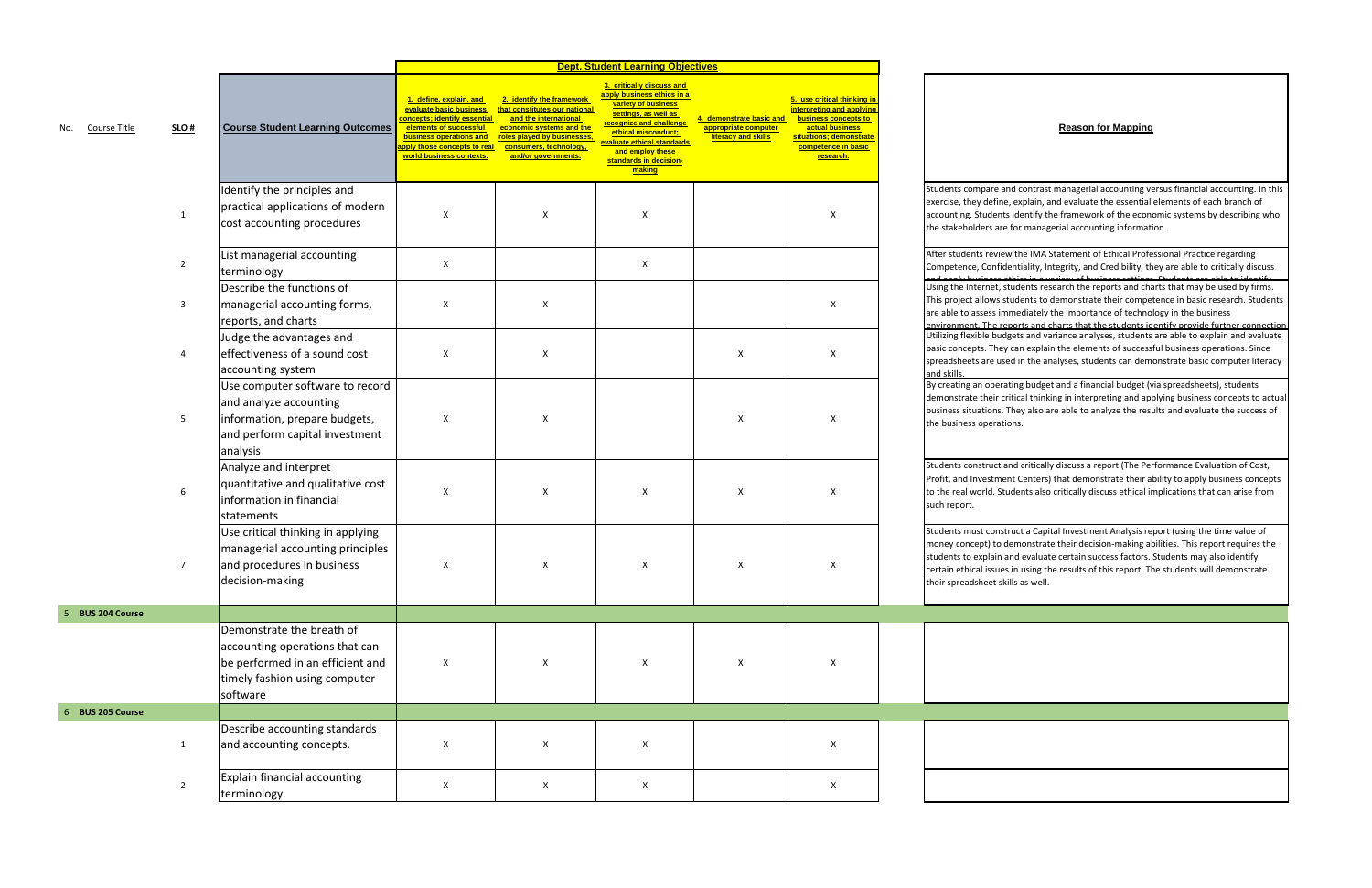|                                             | <b>Reason for Mapping</b>                                                                 |
|---------------------------------------------|-------------------------------------------------------------------------------------------|
|                                             |                                                                                           |
|                                             |                                                                                           |
|                                             |                                                                                           |
|                                             |                                                                                           |
|                                             |                                                                                           |
| uations and the ethics of those situations. | e course is designed to teach students basic legal principles, how they apply to business |

|     |                  |                |                                                                                                                                                                                                                                |                                                                                                                                                                                                     |                                                                                                                                                                                                 | <b>Dept. Student Learning Objectives</b>                                                                                                                                                                                                       |                                                                         |                                                                                                                                                                           |                        |
|-----|------------------|----------------|--------------------------------------------------------------------------------------------------------------------------------------------------------------------------------------------------------------------------------|-----------------------------------------------------------------------------------------------------------------------------------------------------------------------------------------------------|-------------------------------------------------------------------------------------------------------------------------------------------------------------------------------------------------|------------------------------------------------------------------------------------------------------------------------------------------------------------------------------------------------------------------------------------------------|-------------------------------------------------------------------------|---------------------------------------------------------------------------------------------------------------------------------------------------------------------------|------------------------|
| No. | Course Title     | $SLO$ #        | <b>Course Student Learning Outcomes</b>                                                                                                                                                                                        | 1. define, explain, and<br>evaluate basic business<br>concepts; identify essential<br>elements of successful<br>business operations and<br>apply those concepts to real<br>world business contexts. | 2. identify the framework<br>that constitutes our national<br>and the international<br>economic systems and the<br>roles played by businesses,<br>consumers, technology,<br>and/or governments. | 3. critically discuss and<br>apply business ethics in a<br>variety of business<br>settings, as well as<br>recognize and challenge<br>ethical misconduct:<br>evaluate ethical standards<br>and employ these<br>standards in decision-<br>making | 4. demonstrate basic and<br>appropriate computer<br>literacy and skills | 5. use critical thinking in<br><b>interpreting and applying</b><br>business concepts to<br>actual business<br>situations; demonstrate<br>competence in basic<br>research. |                        |
|     |                  | $\overline{3}$ | Assemble the following financial<br>statements:<br>a. Income Statement<br>b. Statement of Changes in<br>Owners' Equity<br>c. Statement of Cash Flows<br>d. Balance Sheet                                                       | X                                                                                                                                                                                                   | X                                                                                                                                                                                               | X                                                                                                                                                                                                                                              | Χ                                                                       | X                                                                                                                                                                         |                        |
|     |                  |                | Assess accounting theory and<br>applications for the following<br><b>Balance Sheet accounts:</b><br>a. Cash<br>b. Accounts and Notes Receivable<br>c. Inventories<br>d. Property, Plant, and Equipment<br>e. Intangible Assets | $\boldsymbol{\mathsf{X}}$                                                                                                                                                                           | X                                                                                                                                                                                               | X                                                                                                                                                                                                                                              | X                                                                       | X                                                                                                                                                                         |                        |
|     |                  | 5              | Demonstrate critical thinking in<br>applying accounting principles<br>and procedures in business<br>decision-making.                                                                                                           | X                                                                                                                                                                                                   | $\pmb{\mathsf{X}}$                                                                                                                                                                              | X                                                                                                                                                                                                                                              | X                                                                       | X                                                                                                                                                                         |                        |
|     |                  | 6              | Identify ethical standards in<br>accounting and how to apply<br>these standards in decision-<br>making.                                                                                                                        | X                                                                                                                                                                                                   | X                                                                                                                                                                                               | X                                                                                                                                                                                                                                              |                                                                         | X                                                                                                                                                                         |                        |
|     | 7 BUS 206 Course |                |                                                                                                                                                                                                                                |                                                                                                                                                                                                     |                                                                                                                                                                                                 |                                                                                                                                                                                                                                                |                                                                         |                                                                                                                                                                           |                        |
|     |                  | $\mathbf{1}$   |                                                                                                                                                                                                                                |                                                                                                                                                                                                     |                                                                                                                                                                                                 |                                                                                                                                                                                                                                                |                                                                         |                                                                                                                                                                           |                        |
|     |                  | $\overline{2}$ |                                                                                                                                                                                                                                |                                                                                                                                                                                                     |                                                                                                                                                                                                 |                                                                                                                                                                                                                                                |                                                                         |                                                                                                                                                                           |                        |
|     |                  |                |                                                                                                                                                                                                                                |                                                                                                                                                                                                     |                                                                                                                                                                                                 |                                                                                                                                                                                                                                                |                                                                         |                                                                                                                                                                           |                        |
|     |                  |                |                                                                                                                                                                                                                                |                                                                                                                                                                                                     |                                                                                                                                                                                                 |                                                                                                                                                                                                                                                |                                                                         |                                                                                                                                                                           |                        |
|     |                  | 5              |                                                                                                                                                                                                                                |                                                                                                                                                                                                     |                                                                                                                                                                                                 |                                                                                                                                                                                                                                                |                                                                         |                                                                                                                                                                           |                        |
|     |                  |                |                                                                                                                                                                                                                                |                                                                                                                                                                                                     |                                                                                                                                                                                                 |                                                                                                                                                                                                                                                |                                                                         |                                                                                                                                                                           |                        |
|     |                  |                |                                                                                                                                                                                                                                |                                                                                                                                                                                                     |                                                                                                                                                                                                 |                                                                                                                                                                                                                                                |                                                                         |                                                                                                                                                                           |                        |
|     |                  | 8              |                                                                                                                                                                                                                                |                                                                                                                                                                                                     |                                                                                                                                                                                                 |                                                                                                                                                                                                                                                |                                                                         |                                                                                                                                                                           |                        |
|     |                  | 9              |                                                                                                                                                                                                                                |                                                                                                                                                                                                     |                                                                                                                                                                                                 |                                                                                                                                                                                                                                                |                                                                         |                                                                                                                                                                           |                        |
|     | 8 BUS 211 Course |                |                                                                                                                                                                                                                                |                                                                                                                                                                                                     |                                                                                                                                                                                                 |                                                                                                                                                                                                                                                |                                                                         |                                                                                                                                                                           |                        |
|     |                  |                | Review basic principles and                                                                                                                                                                                                    |                                                                                                                                                                                                     |                                                                                                                                                                                                 |                                                                                                                                                                                                                                                |                                                                         |                                                                                                                                                                           | The course is designe  |
|     |                  | $\mathbf{1}$   | concepts of commercial law                                                                                                                                                                                                     | X                                                                                                                                                                                                   |                                                                                                                                                                                                 | X                                                                                                                                                                                                                                              |                                                                         |                                                                                                                                                                           | situations and the etl |
|     |                  | $\overline{2}$ | Recall of legal terminology                                                                                                                                                                                                    | $\mathsf X$                                                                                                                                                                                         |                                                                                                                                                                                                 |                                                                                                                                                                                                                                                |                                                                         |                                                                                                                                                                           |                        |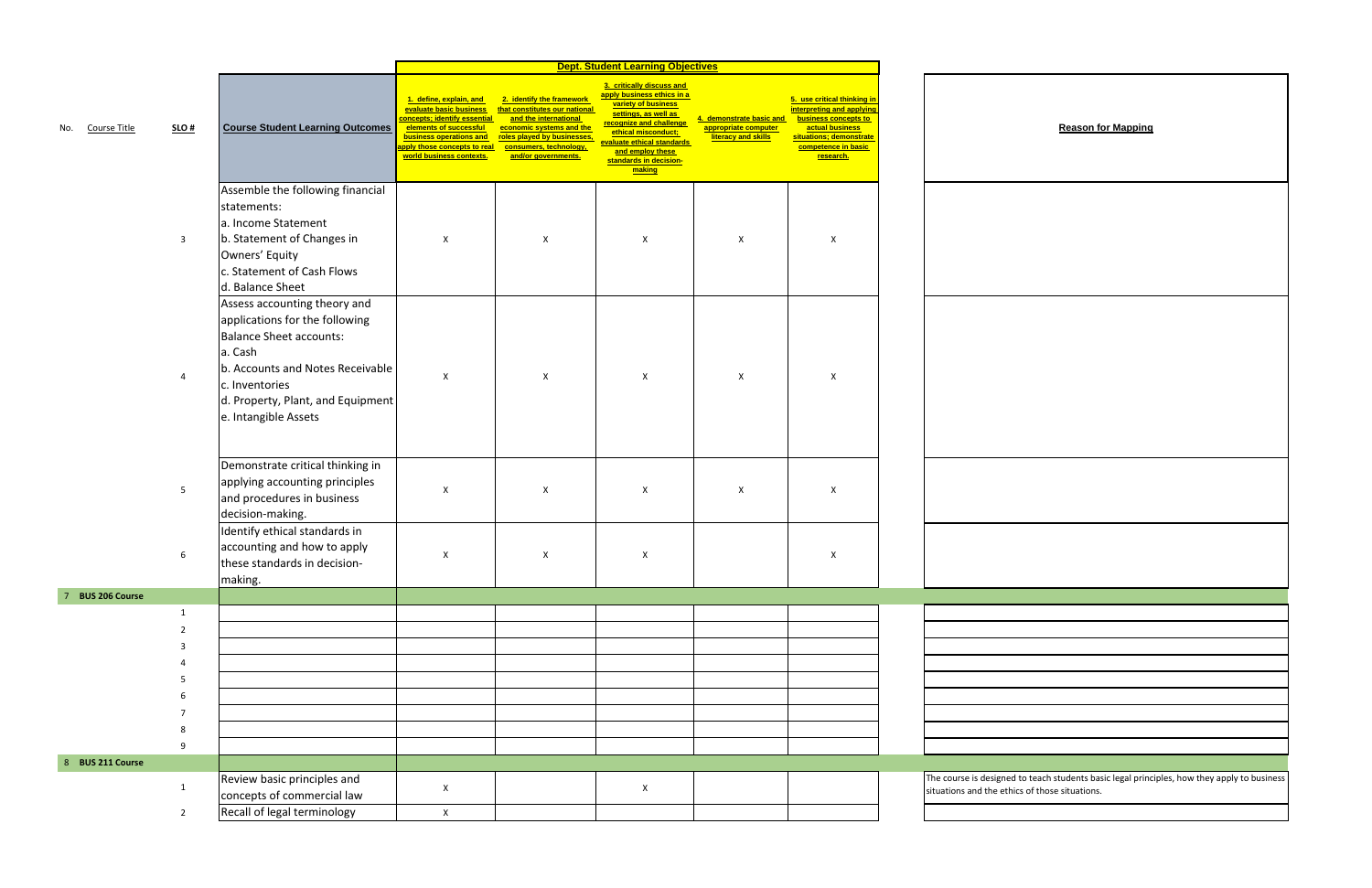signed to teach students basic legal principles, how they apply to business he ethics of those situations.

signed to teach students basic legal principles, how they apply to business ne ethics of those situations.

signed to teach students basic legal principles, how they apply to business he ethics of those situations.

ercial Code sections to be identified

terms using UCC definitions

rt Law; Remedies for breach; damages for torts

|                     |                |                                                                                                                                                           |                                                                                                                                                                                                                 |                                                                                                                                                                                                 | <b>Dept. Student Learning Objectives</b>                                                                                                                                                                                                       |                                                                         |                                                                                                                                                                    |                                        |
|---------------------|----------------|-----------------------------------------------------------------------------------------------------------------------------------------------------------|-----------------------------------------------------------------------------------------------------------------------------------------------------------------------------------------------------------------|-------------------------------------------------------------------------------------------------------------------------------------------------------------------------------------------------|------------------------------------------------------------------------------------------------------------------------------------------------------------------------------------------------------------------------------------------------|-------------------------------------------------------------------------|--------------------------------------------------------------------------------------------------------------------------------------------------------------------|----------------------------------------|
| Course Title<br>No. | $SLO$ #        | <b>Course Student Learning Outcomes</b>                                                                                                                   | 1. define, explain, and<br>evaluate basic business<br>concepts; identify essential<br>elements of successful<br>business operations and<br><mark>pply those concepts to real</mark><br>world business contexts. | 2. identify the framework<br>that constitutes our national<br>and the international<br>economic systems and the<br>roles played by businesses,<br>consumers, technology,<br>and/or governments. | 3. critically discuss and<br>apply business ethics in a<br>variety of business<br>settings, as well as<br>recognize and challenge<br>ethical misconduct:<br>evaluate ethical standards<br>and employ these<br>standards in decision-<br>making | 4. demonstrate basic and<br>appropriate computer<br>literacy and skills | 5. use critical thinking in<br>interpreting and applying<br>business concepts to<br>actual business<br>situations; demonstrate<br>competence in basic<br>research. |                                        |
|                     | 3              | Recognize legal aspects of<br>business transactions                                                                                                       | X                                                                                                                                                                                                               |                                                                                                                                                                                                 | X                                                                                                                                                                                                                                              |                                                                         | X                                                                                                                                                                  | The course is des<br>situations and th |
|                     | 4              | Apply business law concepts to<br>solve legal problems in the<br>business fields of accounting,<br>marketing, finance, and<br>management                  | X                                                                                                                                                                                                               | X                                                                                                                                                                                               | X                                                                                                                                                                                                                                              |                                                                         | x                                                                                                                                                                  | The course is des<br>situations and th |
|                     | 5              | Use critical thinking in applying<br>the principals and rules of law to<br>factual problem type situations                                                | X                                                                                                                                                                                                               |                                                                                                                                                                                                 | X                                                                                                                                                                                                                                              |                                                                         | х                                                                                                                                                                  | The course is des<br>situations and th |
|                     | 6              | Recognize legal pitfalls and<br>ramifications of both business<br>and personal transactions                                                               | X                                                                                                                                                                                                               | X                                                                                                                                                                                               | X                                                                                                                                                                                                                                              |                                                                         | х                                                                                                                                                                  |                                        |
|                     | $\overline{7}$ | Identify the ethical standards of<br>the legal profession                                                                                                 | X                                                                                                                                                                                                               |                                                                                                                                                                                                 | X                                                                                                                                                                                                                                              |                                                                         | X                                                                                                                                                                  |                                        |
| 9 BUS 212 Course    |                |                                                                                                                                                           |                                                                                                                                                                                                                 |                                                                                                                                                                                                 |                                                                                                                                                                                                                                                |                                                                         |                                                                                                                                                                    |                                        |
|                     | $\mathbf{1}$   | Review basic principles and<br>concepts of Commercial Law.                                                                                                | X                                                                                                                                                                                                               |                                                                                                                                                                                                 |                                                                                                                                                                                                                                                |                                                                         |                                                                                                                                                                    | <b>Uniform Comme</b>                   |
|                     | $\overline{2}$ | Recall of legal terminology.                                                                                                                              | $\mathsf X$                                                                                                                                                                                                     | X                                                                                                                                                                                               |                                                                                                                                                                                                                                                |                                                                         |                                                                                                                                                                    | Review of legal to                     |
|                     | 3              | Recognize the legal aspects of<br>business transactions.                                                                                                  | X                                                                                                                                                                                                               |                                                                                                                                                                                                 | X                                                                                                                                                                                                                                              |                                                                         | X                                                                                                                                                                  | Contract and Tor                       |
|                     | 4              | Apply the principles of contract<br>law to specific statutory subject<br>area such as sales and<br>commercial paper under the<br>Uniform Commercial Code. | $\mathsf X$                                                                                                                                                                                                     | X                                                                                                                                                                                               |                                                                                                                                                                                                                                                |                                                                         | X                                                                                                                                                                  | use of case law to                     |
|                     | 5              | Apply Business Law concepts to<br>solve legal problems in the<br>business fields of Accounting,<br>Marketing, Finance, and<br>Management.                 | X                                                                                                                                                                                                               | X                                                                                                                                                                                               |                                                                                                                                                                                                                                                |                                                                         | X                                                                                                                                                                  | Learn litigation a                     |
|                     | 6              | Use critical thinking in applying<br>the principles and rules of law to<br>factual problem-type situations.                                               | X                                                                                                                                                                                                               |                                                                                                                                                                                                 | X                                                                                                                                                                                                                                              |                                                                         | X                                                                                                                                                                  | use case law to d                      |

to cover contractual agreements and breach of agreements

and arbritatration for protection of parties rights

demonstrate holdings in lawsuits involving breach of contract, tort injuries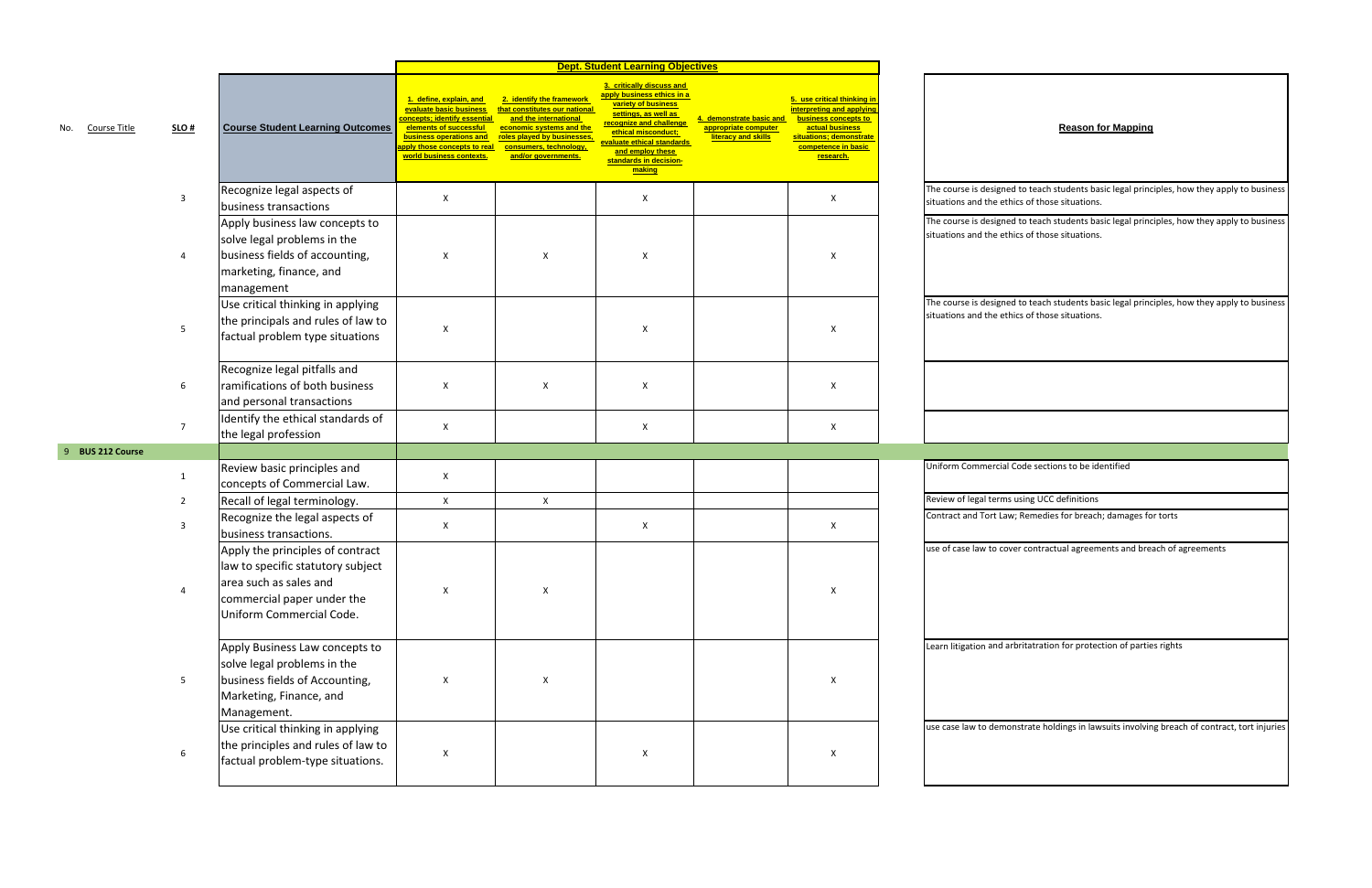ilities, risks and remedies per business entities; protections of assets

|     |                   |                 |                                                                                                                                                                                                                                    |                                                                                                                                                                                                    |                                                                                                                                                                                                 | <b>Dept. Student Learning Objectives</b>                                                                                                                                                                                                       |                                                                         |                                                                                                                                                                    |                                            |
|-----|-------------------|-----------------|------------------------------------------------------------------------------------------------------------------------------------------------------------------------------------------------------------------------------------|----------------------------------------------------------------------------------------------------------------------------------------------------------------------------------------------------|-------------------------------------------------------------------------------------------------------------------------------------------------------------------------------------------------|------------------------------------------------------------------------------------------------------------------------------------------------------------------------------------------------------------------------------------------------|-------------------------------------------------------------------------|--------------------------------------------------------------------------------------------------------------------------------------------------------------------|--------------------------------------------|
| No. | Course Title      | SLO#            | <b>Course Student Learning Outcomes</b>                                                                                                                                                                                            | 1. define, explain, and<br>evaluate basic business<br>concepts; identify essential<br>elements of successful<br>business operations and<br>pply those concepts to real<br>world business contexts. | 2. identify the framework<br>that constitutes our national<br>and the international<br>economic systems and the<br>roles played by businesses,<br>consumers, technology,<br>and/or governments. | 3. critically discuss and<br>apply business ethics in a<br>variety of business<br>settings, as well as<br>recognize and challenge<br>ethical misconduct;<br>evaluate ethical standards<br>and employ these<br>standards in decision-<br>making | 4. demonstrate basic and<br>appropriate computer<br>literacy and skills | 5. use critical thinking in<br>interpreting and applying<br>business concepts to<br>actual business<br>situations; demonstrate<br>competence in basic<br>research. |                                            |
|     |                   | $\overline{7}$  | Recognize the legal pitfalls and<br>ramifications of both business<br>and personal transactions.                                                                                                                                   | X                                                                                                                                                                                                  |                                                                                                                                                                                                 | X                                                                                                                                                                                                                                              |                                                                         | X                                                                                                                                                                  | Comparison of liabi                        |
|     |                   | 8               | Identify of the ethical standards<br>of the legal profession.                                                                                                                                                                      |                                                                                                                                                                                                    |                                                                                                                                                                                                 | X                                                                                                                                                                                                                                              |                                                                         | X                                                                                                                                                                  | Cover latest ethical                       |
|     | 10 BUS 214 Course |                 |                                                                                                                                                                                                                                    |                                                                                                                                                                                                    |                                                                                                                                                                                                 |                                                                                                                                                                                                                                                |                                                                         |                                                                                                                                                                    |                                            |
|     |                   | 1               | Knowledge of the judicial process,<br>the mechanics of a lawsuit and<br>how the judicial process is<br>structured                                                                                                                  | X                                                                                                                                                                                                  |                                                                                                                                                                                                 |                                                                                                                                                                                                                                                |                                                                         |                                                                                                                                                                    | course designed to                         |
|     |                   | $\overline{2}$  | Knowledge of legal terminology                                                                                                                                                                                                     | X                                                                                                                                                                                                  |                                                                                                                                                                                                 |                                                                                                                                                                                                                                                |                                                                         |                                                                                                                                                                    | course designed to                         |
|     |                   | $\overline{3}$  | Areas of business most strongly<br>affected by existing laws and<br>invluence of State and Federal<br>Government on advertising,<br>pollution, consumer rights, sales<br>of securities and the tax effect of<br>business decisions | X                                                                                                                                                                                                  | X                                                                                                                                                                                               | X                                                                                                                                                                                                                                              |                                                                         | X                                                                                                                                                                  | course designed to                         |
|     |                   | 4               | kowledge of the myriad of<br>regluations that modern business<br>has to contend with                                                                                                                                               | X                                                                                                                                                                                                  | X                                                                                                                                                                                               | X                                                                                                                                                                                                                                              |                                                                         | X                                                                                                                                                                  | course designed to                         |
|     |                   | $5\phantom{.0}$ | Interrelate the fields of political<br>and social science to the<br>formation of law                                                                                                                                               | X                                                                                                                                                                                                  | X                                                                                                                                                                                               | X                                                                                                                                                                                                                                              |                                                                         | X                                                                                                                                                                  | course designed to                         |
|     |                   | 6               | Critical reading ability and<br>comprehension in the area of law                                                                                                                                                                   | X                                                                                                                                                                                                  |                                                                                                                                                                                                 | $\mathsf X$                                                                                                                                                                                                                                    |                                                                         | $\mathsf X$                                                                                                                                                        | students need to be<br>aspects of business |
|     |                   | $\overline{7}$  | Ability to use critical thinking in<br>applying the principles and rules<br>of law to factual problem type<br>situations                                                                                                           | X                                                                                                                                                                                                  |                                                                                                                                                                                                 | X                                                                                                                                                                                                                                              |                                                                         | $\mathsf X$                                                                                                                                                        | It is important that<br>how best to handle |
|     |                   | $\,8\,$         | Understanding how legal rights<br>and responsibilities apply to<br>different business organization<br>types                                                                                                                        | X                                                                                                                                                                                                  |                                                                                                                                                                                                 | $\pmb{\mathsf{X}}$                                                                                                                                                                                                                             |                                                                         | $\mathsf X$                                                                                                                                                        |                                            |

latest ethical rules in practice of law

define and identify basic legal concepts

define and identify basic legal concepts

o show the relationship between the law and business

o show the relationship between the law and business

o show the relationship between the law and business

be able to read and understand areas of law as it applies to various

t students be able to evaluate various business situations to determine e said situations.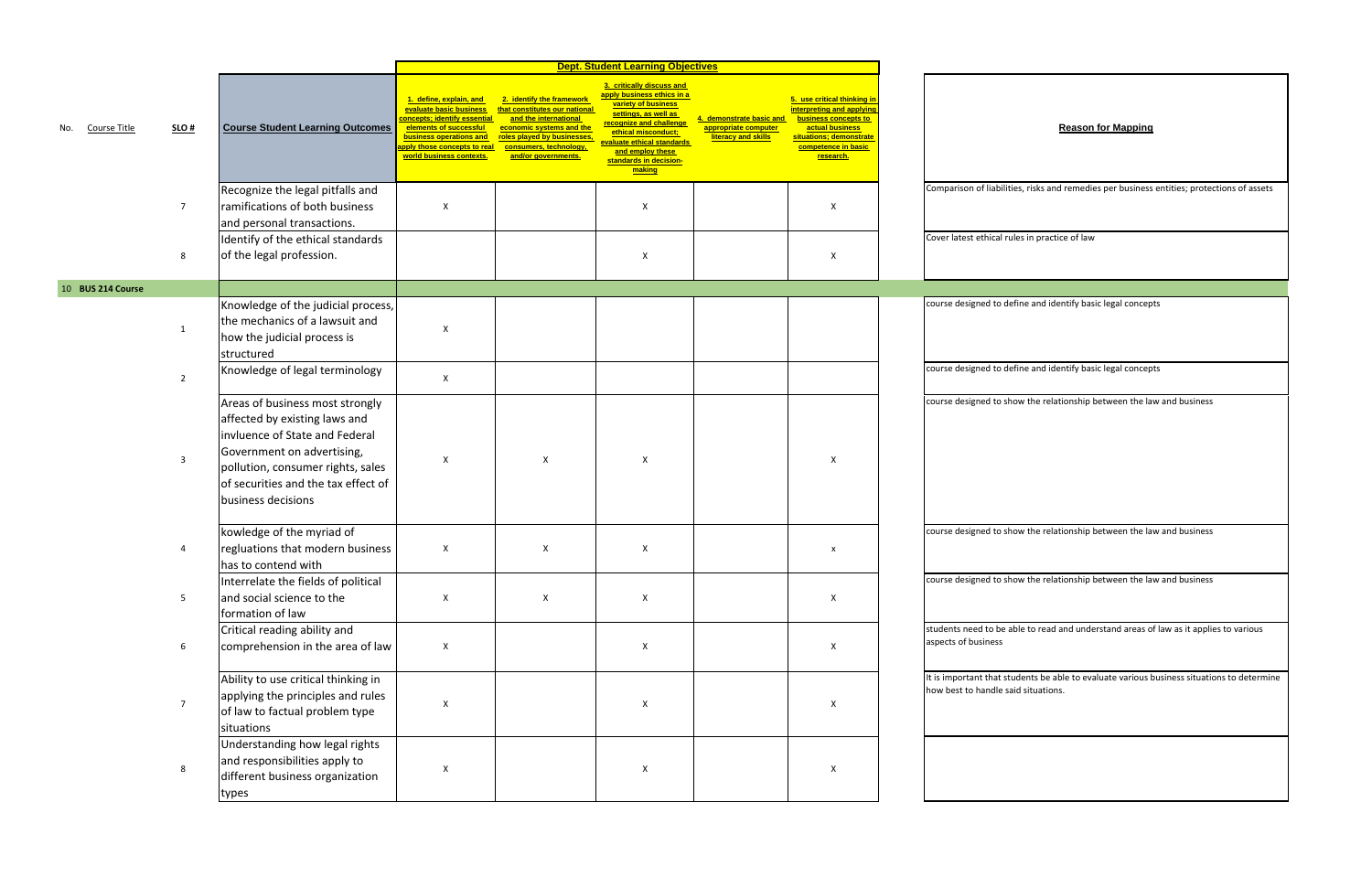t students understand the difference between all the various areas of

ourse the major motivation of marketing focuses on satisfying the he financial bouindaries of the firm. Ethical and social responsibilty and f corporations to act as responsible citizens are discussed as well.

d questionaires are discussed as a research tool to help guage company o discussed are SEO (search engine optimization) to help bolster lackluster

eb presence and eCommerce techniques to help sell, publicize product ressed are model companys such as Ebay/Amazon and how they focus  $d$  C2B.

|     |                   |                 |                                                                                                                                                                    |                                                                                                                                                                                                          |                                                                                                                                                                                                 | <b>Dept. Student Learning Objectives</b>                                                                                                                                                                                                       |                                                                      |                                                                                                                                                                    |                                                                                 |
|-----|-------------------|-----------------|--------------------------------------------------------------------------------------------------------------------------------------------------------------------|----------------------------------------------------------------------------------------------------------------------------------------------------------------------------------------------------------|-------------------------------------------------------------------------------------------------------------------------------------------------------------------------------------------------|------------------------------------------------------------------------------------------------------------------------------------------------------------------------------------------------------------------------------------------------|----------------------------------------------------------------------|--------------------------------------------------------------------------------------------------------------------------------------------------------------------|---------------------------------------------------------------------------------|
| No. | Course Title      | SLO#            | <b>Course Student Learning Outcomes</b>                                                                                                                            | 1. define, explain, and<br>evaluate basic business<br>oncepts; identify essential<br>elements of successful<br><b>business operations and</b><br>pply those concepts to real<br>world business contexts. | 2. identify the framework<br>that constitutes our national<br>and the international<br>economic systems and the<br>roles played by businesses,<br>consumers, technology,<br>and/or governments. | 3. critically discuss and<br>apply business ethics in a<br>variety of business<br>settings, as well as<br>recognize and challenge<br>ethical misconduct:<br>evaluate ethical standards<br>and employ these<br>standards in decision-<br>making | demonstrate basic and<br>appropriate computer<br>literacy and skills | 5. use critical thinking in<br>interpreting and applying<br>business concepts to<br>actual business<br>situations; demonstrate<br>competence in basic<br>research. |                                                                                 |
|     |                   | 9               | Understanding the difference<br>between Contract law and Tort<br>Law                                                                                               | X                                                                                                                                                                                                        |                                                                                                                                                                                                 | X                                                                                                                                                                                                                                              |                                                                      | X                                                                                                                                                                  | It is important that<br>law.                                                    |
| 11  | Course 231        |                 |                                                                                                                                                                    |                                                                                                                                                                                                          |                                                                                                                                                                                                 |                                                                                                                                                                                                                                                |                                                                      |                                                                                                                                                                    |                                                                                 |
|     |                   | $\mathbf{1}$    | To understand that it is the<br>customer and customer<br>satisfaction, not the technology,<br>that determine the winner in<br>market competition.                  | X                                                                                                                                                                                                        |                                                                                                                                                                                                 | X                                                                                                                                                                                                                                              |                                                                      | X                                                                                                                                                                  | Throughout the co<br>customer within th<br>the charitability of                 |
|     |                   | $\overline{2}$  | To be able to identify key<br>deficiencies in an existing<br>marketing system that may allow<br>Internet - based solutions to<br>make improvement.                 | X                                                                                                                                                                                                        | X                                                                                                                                                                                               | X                                                                                                                                                                                                                                              |                                                                      | X                                                                                                                                                                  | Online surveys and<br>direction. Also disc<br>business                          |
|     |                   | 3               | To be able to articulate how your<br>Internet - based solution is going<br>to improve your customer's life,<br>which also makes business sense<br>to your company. | Χ                                                                                                                                                                                                        | X                                                                                                                                                                                               | X                                                                                                                                                                                                                                              | Χ                                                                    | X                                                                                                                                                                  | Emphasis is on wel<br>or service. Also str<br>on B2,B2C,C2C and                 |
|     |                   | 4               | To be able to develop your own<br>business model and implement it<br>by constructing and putting into<br>service your complete customer<br>interface.              | X                                                                                                                                                                                                        | X                                                                                                                                                                                               | X                                                                                                                                                                                                                                              | X                                                                    | X                                                                                                                                                                  | Students createc c<br>a SWOT analysis.                                          |
|     |                   | $5\overline{)}$ | To be able to assess customer<br>interface effectiveness with<br>appropriate objective measures.                                                                   | X                                                                                                                                                                                                        |                                                                                                                                                                                                 |                                                                                                                                                                                                                                                |                                                                      | $\mathsf X$                                                                                                                                                        | Learn ROI, KPI's to<br>reached by targeti<br>objectives and pro<br>competition. |
|     | 12 BUS 236 Course |                 |                                                                                                                                                                    |                                                                                                                                                                                                          |                                                                                                                                                                                                 |                                                                                                                                                                                                                                                |                                                                      |                                                                                                                                                                    |                                                                                 |

complete Market plan analyzing <sup>a</sup> company's product/service, including

b help measure the success of the firm. Also stress how sustainability is ing the right markets, tracking market share and including key pricing oduct differentiation to help the firm beat or sstay on top of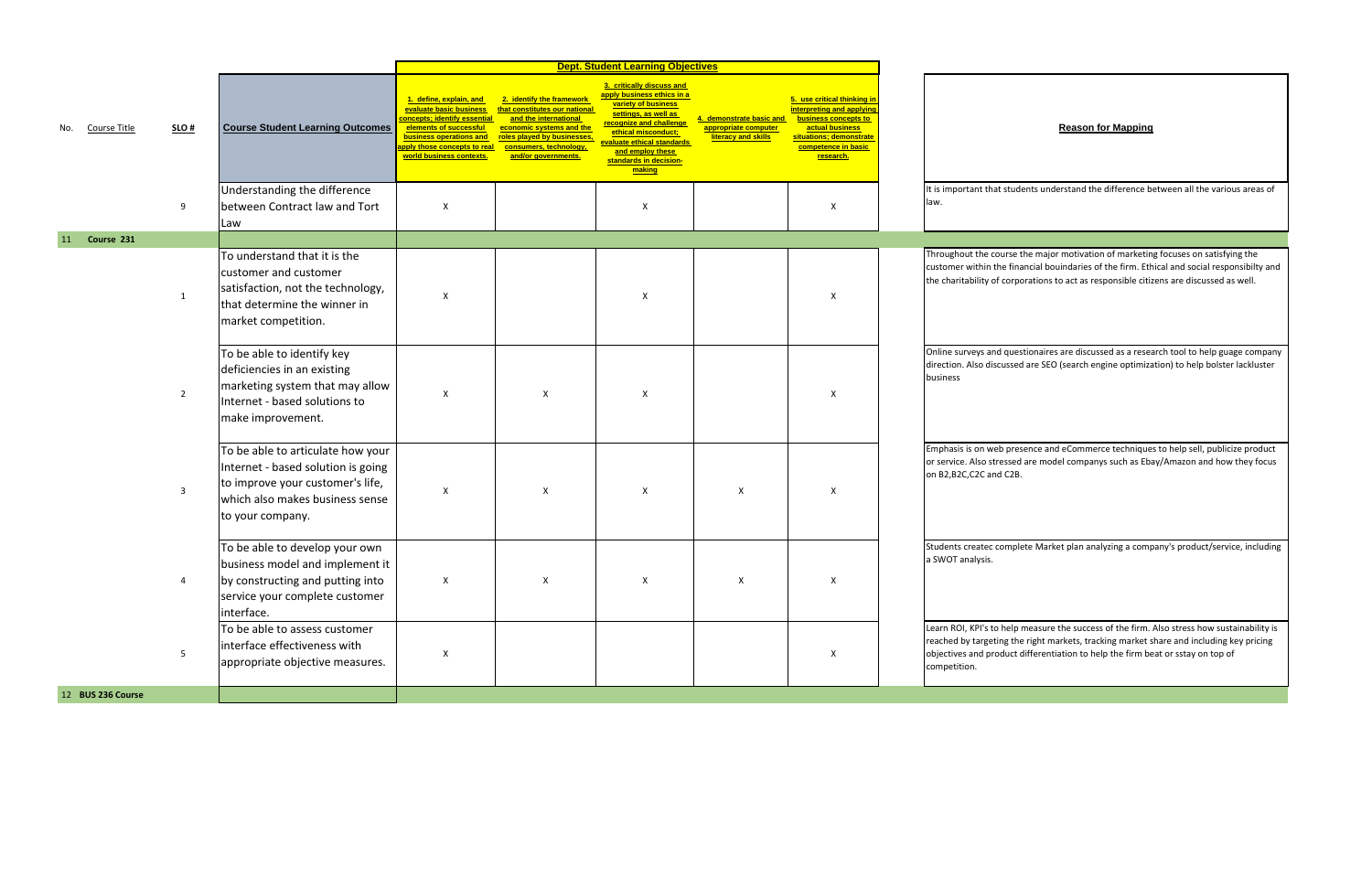course introduces the basic principles of advertising, including study of basic ns, principles, and techniques of advertising, as well as the role of advertising in keting system.

|                                |                                                                                                                                                                                                                                                                                                                                                                                                                                                                                                                                                                                                                                                                       |                                                                                                                                                                                                           |                                                                                                                                                                                                 | <b>Dept. Student Learning Objectives</b>                                                                                                                                                                                                       |                                                                      |                                                                                                                                                                    |
|--------------------------------|-----------------------------------------------------------------------------------------------------------------------------------------------------------------------------------------------------------------------------------------------------------------------------------------------------------------------------------------------------------------------------------------------------------------------------------------------------------------------------------------------------------------------------------------------------------------------------------------------------------------------------------------------------------------------|-----------------------------------------------------------------------------------------------------------------------------------------------------------------------------------------------------------|-------------------------------------------------------------------------------------------------------------------------------------------------------------------------------------------------|------------------------------------------------------------------------------------------------------------------------------------------------------------------------------------------------------------------------------------------------|----------------------------------------------------------------------|--------------------------------------------------------------------------------------------------------------------------------------------------------------------|
| $SLO$ #<br>Course Title<br>No. | <b>Course Student Learning Outcomes</b>                                                                                                                                                                                                                                                                                                                                                                                                                                                                                                                                                                                                                               | 1. define, explain, and<br>evaluate basic business<br><b>concepts; identify essential</b><br>elements of successful<br>business operations and<br>pply those concepts to real<br>world business contexts. | 2. identify the framework<br>that constitutes our national<br>and the international<br>economic systems and the<br>roles played by businesses,<br>consumers, technology,<br>and/or governments. | 3. critically discuss and<br>apply business ethics in a<br>variety of business<br>settings, as well as<br>recognize and challenge<br>ethical misconduct;<br>evaluate ethical standards<br>and employ these<br>standards in decision-<br>making | demonstrate basic and<br>appropriate computer<br>literacy and skills | 5. use critical thinking in<br>interpreting and applying<br>business concepts to<br>actual business<br>situations; demonstrate<br>competence in basic<br>research. |
| $\mathbf{1}$                   | Apply concepts and principles of<br>advertising. Students will<br>appreciate and understand the<br>function of advertising and<br>advertising strategy within the<br>marketing system of the business<br>firm. The students will gain a<br>broad understanding of the<br>purpose and function of<br>advertising in the U.S. economic<br>and social system in order to<br>better understand its role in the<br>marketing mix and its impact on<br>society. It is designed to aid the<br>student in becoming increasingly<br>aware of the fact that effective<br>advertising is based on<br>substantial research, planning,<br>and analytical and creative<br>thinking. | X                                                                                                                                                                                                         | $\boldsymbol{\mathsf{x}}$                                                                                                                                                                       | X                                                                                                                                                                                                                                              | $\boldsymbol{\mathsf{x}}$                                            | X                                                                                                                                                                  |

# **Reason for Mapping**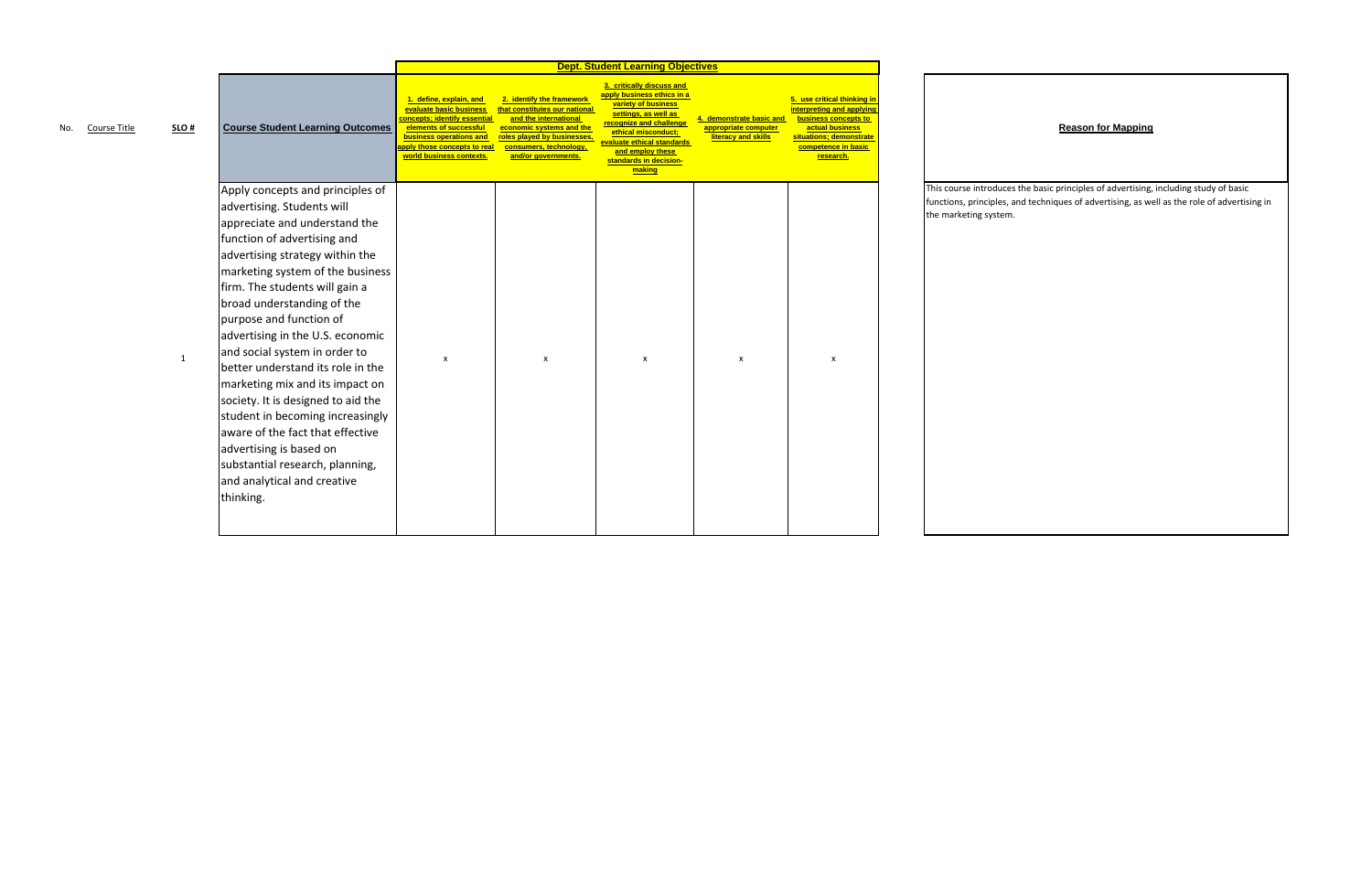|     |              |                |                                                            |                                                                                                                                                                                                     |                                                                                                                                                                                                 | <b>Dept. Student Learning Objectives</b>                                                                                                                                                                                                       |                                                                      |                                                                                                                                                                    |
|-----|--------------|----------------|------------------------------------------------------------|-----------------------------------------------------------------------------------------------------------------------------------------------------------------------------------------------------|-------------------------------------------------------------------------------------------------------------------------------------------------------------------------------------------------|------------------------------------------------------------------------------------------------------------------------------------------------------------------------------------------------------------------------------------------------|----------------------------------------------------------------------|--------------------------------------------------------------------------------------------------------------------------------------------------------------------|
| No. | Course Title | SLO#           | <b>Course Student Learning Outcomes</b>                    | 1. define, explain, and<br>evaluate basic business<br>concepts: identify essential<br>elements of successful<br>business operations and<br>apply those concepts to real<br>world business contexts. | 2. identify the framework<br>that constitutes our national<br>and the international<br>economic systems and the<br>roles played by businesses,<br>consumers, technology,<br>and/or governments. | 3. critically discuss and<br>apply business ethics in a<br>variety of business<br>settings, as well as<br>recognize and challenge<br>ethical misconduct:<br>evaluate ethical standards<br>and employ these<br>standards in decision-<br>making | demonstrate basic and<br>appropriate computer<br>literacy and skills | 5. use critical thinking in<br>interpreting and applying<br>business concepts to<br>actual business<br>situations; demonstrate<br>competence in basic<br>research. |
|     |              |                | Engage students in a presentation                          |                                                                                                                                                                                                     |                                                                                                                                                                                                 |                                                                                                                                                                                                                                                |                                                                      |                                                                                                                                                                    |
|     |              |                | designed to relate the text                                |                                                                                                                                                                                                     |                                                                                                                                                                                                 |                                                                                                                                                                                                                                                |                                                                      |                                                                                                                                                                    |
|     |              |                | materials to real advertising                              |                                                                                                                                                                                                     |                                                                                                                                                                                                 |                                                                                                                                                                                                                                                |                                                                      |                                                                                                                                                                    |
|     |              |                | business practices and situations.                         |                                                                                                                                                                                                     |                                                                                                                                                                                                 |                                                                                                                                                                                                                                                |                                                                      |                                                                                                                                                                    |
|     |              |                | Students will learn how to                                 |                                                                                                                                                                                                     |                                                                                                                                                                                                 |                                                                                                                                                                                                                                                |                                                                      |                                                                                                                                                                    |
|     |              |                | analyze the advertising<br>environment: consumer behavior, |                                                                                                                                                                                                     |                                                                                                                                                                                                 |                                                                                                                                                                                                                                                |                                                                      |                                                                                                                                                                    |
|     |              |                | market segmentation,                                       |                                                                                                                                                                                                     |                                                                                                                                                                                                 |                                                                                                                                                                                                                                                |                                                                      |                                                                                                                                                                    |
|     |              |                | positioning, and the value                                 |                                                                                                                                                                                                     |                                                                                                                                                                                                 |                                                                                                                                                                                                                                                |                                                                      |                                                                                                                                                                    |
|     |              | $\overline{2}$ | proposition. By the end of this                            | X                                                                                                                                                                                                   | X                                                                                                                                                                                               | X                                                                                                                                                                                                                                              |                                                                      | x                                                                                                                                                                  |
|     |              |                | course students will demonstrate                           |                                                                                                                                                                                                     |                                                                                                                                                                                                 |                                                                                                                                                                                                                                                |                                                                      |                                                                                                                                                                    |
|     |              |                | competency in the creativity of                            |                                                                                                                                                                                                     |                                                                                                                                                                                                 |                                                                                                                                                                                                                                                |                                                                      |                                                                                                                                                                    |
|     |              |                | effective persuasion by applying                           |                                                                                                                                                                                                     |                                                                                                                                                                                                 |                                                                                                                                                                                                                                                |                                                                      |                                                                                                                                                                    |
|     |              |                | advertising principles to an actual                        |                                                                                                                                                                                                     |                                                                                                                                                                                                 |                                                                                                                                                                                                                                                |                                                                      |                                                                                                                                                                    |
|     |              |                | student-generated advertising                              |                                                                                                                                                                                                     |                                                                                                                                                                                                 |                                                                                                                                                                                                                                                |                                                                      |                                                                                                                                                                    |
|     |              |                | campaign.                                                  |                                                                                                                                                                                                     |                                                                                                                                                                                                 |                                                                                                                                                                                                                                                |                                                                      |                                                                                                                                                                    |
|     |              |                |                                                            |                                                                                                                                                                                                     |                                                                                                                                                                                                 |                                                                                                                                                                                                                                                |                                                                      |                                                                                                                                                                    |
|     |              |                |                                                            |                                                                                                                                                                                                     |                                                                                                                                                                                                 |                                                                                                                                                                                                                                                |                                                                      |                                                                                                                                                                    |
|     |              |                |                                                            |                                                                                                                                                                                                     |                                                                                                                                                                                                 |                                                                                                                                                                                                                                                |                                                                      |                                                                                                                                                                    |

 course examines the major components of modern advertising, emphasizing the use rated Marketing Communications (IMC) and brand promotion. Key areas explored the social, legal & ethical aspects of advertising, marketing research & planning, ment of advertisements (ads) and the evaluation of the different advertising available: print, television, radio, the Internet, sales promotions, direct mail and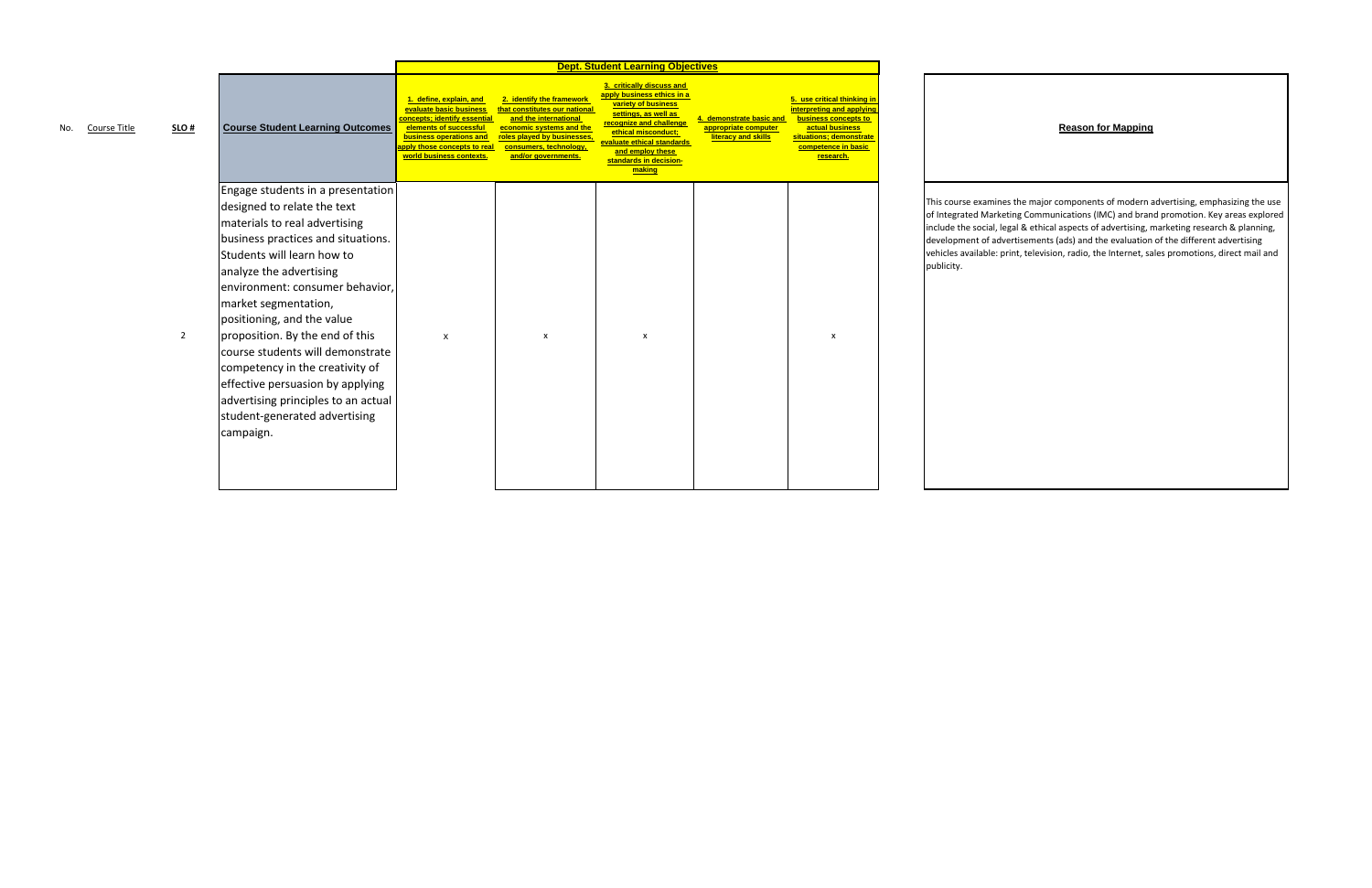p knowledge and understanding of various advertising strategies and successful ising techniques. Students will understand the process of evaluating different ising messages and media, including the pros and cons of each media channel. One class projects will be the development of <sup>a</sup> product advertising campaign for <sup>a</sup> real business organization. Specific information for the project will be covered by the

e an outline of a strategic advertising campaign. Discuss the important elements of a successful advertising campaign. Students are encouraged to ask questions and to pate in class discussions in the spirit of sharing and gaining knowledge. Thorough ll-organized class notes will prove extremely helpful in preparing for exams and eting the final campaign project.

|                                |                                                                                                                                                                                                                                                                                                                                                                                                                                                                                                                                                                                                                                                                                                                                                        |                                                                                                                                                                                                    |                                                                                                                                                                                                 | <b>Dept. Student Learning Objectives</b>                                                                                                                                                                                                                   |                                                                      |                                                                                                                                                                    |
|--------------------------------|--------------------------------------------------------------------------------------------------------------------------------------------------------------------------------------------------------------------------------------------------------------------------------------------------------------------------------------------------------------------------------------------------------------------------------------------------------------------------------------------------------------------------------------------------------------------------------------------------------------------------------------------------------------------------------------------------------------------------------------------------------|----------------------------------------------------------------------------------------------------------------------------------------------------------------------------------------------------|-------------------------------------------------------------------------------------------------------------------------------------------------------------------------------------------------|------------------------------------------------------------------------------------------------------------------------------------------------------------------------------------------------------------------------------------------------------------|----------------------------------------------------------------------|--------------------------------------------------------------------------------------------------------------------------------------------------------------------|
| $SLO$ #<br>Course Title<br>No. | <b>Course Student Learning Outcomes</b>                                                                                                                                                                                                                                                                                                                                                                                                                                                                                                                                                                                                                                                                                                                | 1. define, explain, and<br>evaluate basic business<br>concepts; identify essential<br>elements of successful<br>business operations and<br>pply those concepts to real<br>world business contexts. | 2. identify the framework<br>that constitutes our national<br>and the international<br>economic systems and the<br>roles played by businesses,<br>consumers, technology,<br>and/or governments. | 3. critically discuss and<br><mark>apply business ethics in a</mark><br>variety of business<br>settings, as well as<br>recognize and challenge<br>ethical misconduct;<br>valuate ethical standards<br>and employ these<br>standards in decision-<br>making | demonstrate basic and<br>appropriate computer<br>literacy and skills | 5. use critical thinking in<br>interpreting and applying<br>business concepts to<br>actual business<br>situations; demonstrate<br>competence in basic<br>research. |
| 3                              | Expand knowledge and<br>awareness of various advertising<br>strategies and techniques. This<br>course provides students an<br>opportunity to gain an<br>understanding of advertising and<br>other mass communications<br>marketing and advertising<br>practices: common business<br>activities and terminology,<br>perspectives applied when taking<br>the optimal approach to strategic<br>advertising decisions, plus<br>descriptions and rationale of<br>common practices. The class itself<br>places emphasis on developing<br>students' abilities to express their<br>analysis and recommendations in<br>class discussion, essay exams and<br>written assignments. Students<br>will understand the process of<br>evaluating different advertising | X                                                                                                                                                                                                  | x                                                                                                                                                                                               | x                                                                                                                                                                                                                                                          | X                                                                    | х                                                                                                                                                                  |
| $\overline{a}$                 | Create an advertising campaign<br>around a product of their choice<br>and learn how to implement a<br>successful advertising strategy.<br>The students will learn the<br>methods and procedures used in<br>the development of objectives,<br>strategies and tactics of an<br>advertising campaign in order to<br>improve their ability to evaluate<br>advertising more objectively and<br>more insightfully.                                                                                                                                                                                                                                                                                                                                           | $\pmb{\times}$                                                                                                                                                                                     |                                                                                                                                                                                                 | X                                                                                                                                                                                                                                                          | $\pmb{\mathsf{x}}$                                                   | X                                                                                                                                                                  |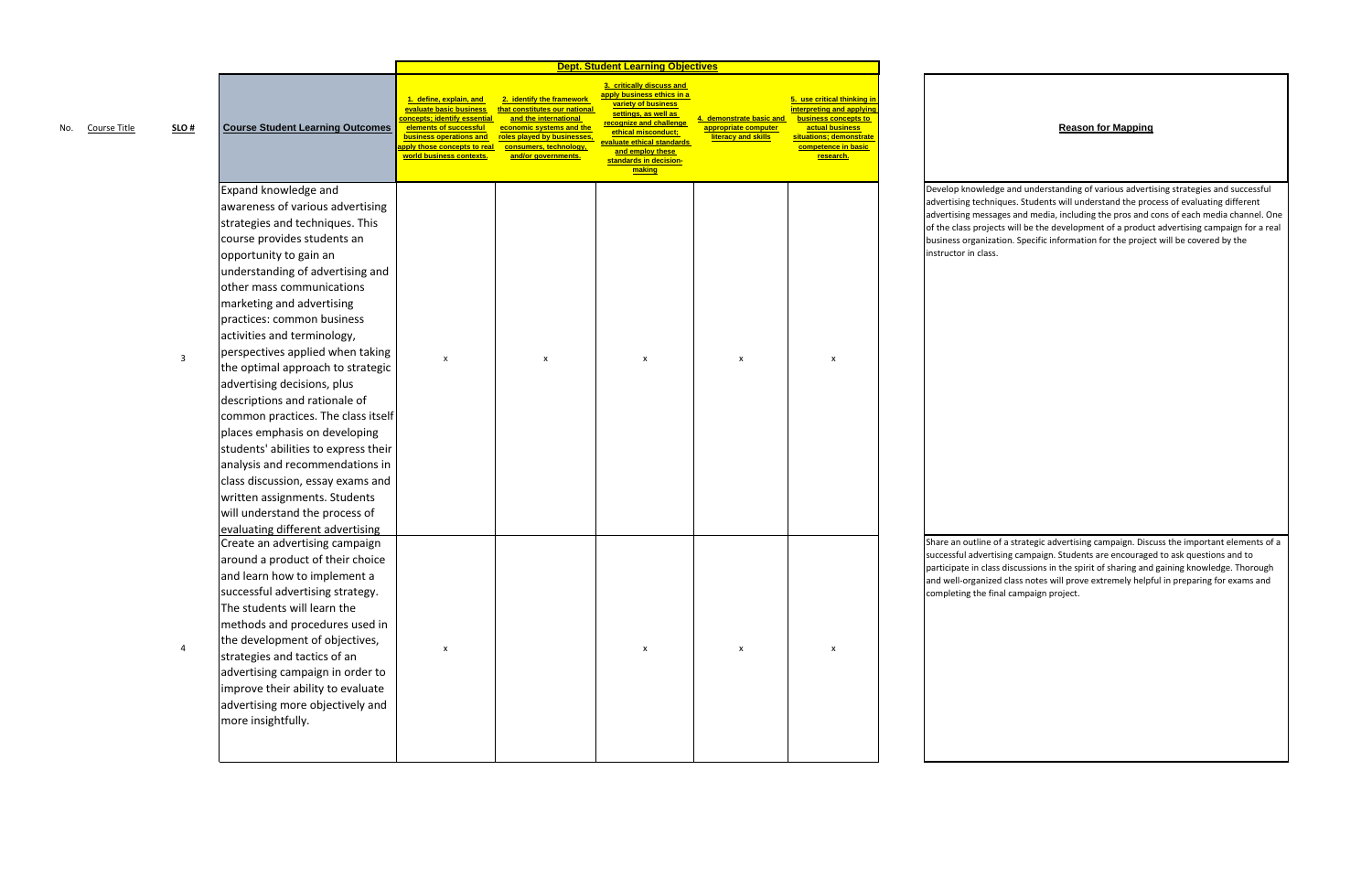ctices in deployment and implementation of various advertising strategies. e awareness of ethical standards and corporate social responsibility in advertising and oment.

> roduces the basic principles of selling. Students will appreciate and tinction of sales and sales strategy within the marketing and business

development system of the business firm One of the class projects will be the development of <sup>a</sup> sales plan for <sup>a</sup> real business pecific information for the project will be covered by the instructor in class.

> edge and understanding of various sales strategies and successful sales alyze and evaluate sales management decision making criteria and age students in a presentation designed to relate the text materials to

|                     |                |                                                                                                                                                                                                                                                                                                                                                                                                                     |                                                                                                                                                                                                            |                                                                                                                                                                                                 | <b>Dept. Student Learning Objectives</b>                                                                                                                                                                                                       |                                                                      |                                                                                                                                                                    |                                                                                               |
|---------------------|----------------|---------------------------------------------------------------------------------------------------------------------------------------------------------------------------------------------------------------------------------------------------------------------------------------------------------------------------------------------------------------------------------------------------------------------|------------------------------------------------------------------------------------------------------------------------------------------------------------------------------------------------------------|-------------------------------------------------------------------------------------------------------------------------------------------------------------------------------------------------|------------------------------------------------------------------------------------------------------------------------------------------------------------------------------------------------------------------------------------------------|----------------------------------------------------------------------|--------------------------------------------------------------------------------------------------------------------------------------------------------------------|-----------------------------------------------------------------------------------------------|
| Course Title<br>No. | SLO#           | <b>Course Student Learning Outcomes</b>                                                                                                                                                                                                                                                                                                                                                                             | 1. define, explain, and<br>evaluate basic business<br><b>concepts; identify essential</b><br>elements of successful<br>business operations and<br>apply those concepts to real<br>world business contexts. | 2. identify the framework<br>that constitutes our national<br>and the international<br>economic systems and the<br>roles played by businesses,<br>consumers, technology,<br>and/or governments. | 3. critically discuss and<br>apply business ethics in a<br>variety of business<br>settings, as well as<br>recognize and challenge<br>ethical misconduct;<br>evaluate ethical standards<br>and employ these<br>standards in decision-<br>making | demonstrate basic and<br>appropriate computer<br>literacy and skills | 5. use critical thinking in<br>interpreting and applying<br>business concepts to<br>actual business<br>situations; demonstrate<br>competence in basic<br>research. |                                                                                               |
|                     | 5              | Assess ethical standards in<br>advertising. Use critical thinking<br>in interpreting and applying<br>advertising and marketing<br>concepts to actual business<br>situations. Gain an appreciation<br>for the importance of advertising<br>in business and society, socially,<br>ethically, and in compliance with<br>regulatory constraints.                                                                        | X                                                                                                                                                                                                          | X                                                                                                                                                                                               | X                                                                                                                                                                                                                                              | x                                                                    | X                                                                                                                                                                  | Share best practices<br>Raise awareness of e<br>market developmen                             |
| 13 BUS 237 Course   |                |                                                                                                                                                                                                                                                                                                                                                                                                                     |                                                                                                                                                                                                            |                                                                                                                                                                                                 |                                                                                                                                                                                                                                                |                                                                      |                                                                                                                                                                    |                                                                                               |
|                     | $\mathbf{1}$   | Apply concepts and principles of<br>selling.<br>Assess the position and<br>responsibility of the sales field in                                                                                                                                                                                                                                                                                                     | X                                                                                                                                                                                                          | X                                                                                                                                                                                               | X                                                                                                                                                                                                                                              | X                                                                    | X                                                                                                                                                                  | This course introduc<br>understand the func<br>One of the class proj<br>organization. Specifi |
|                     | $\overline{2}$ | American society. Analyze and<br>evaluate sales management<br>decision making criteria and<br>processes. Engage students in a<br>presentation designed to relate<br>the text materials to real sales<br>business practices and situations.                                                                                                                                                                          | X                                                                                                                                                                                                          | X                                                                                                                                                                                               | $\boldsymbol{\mathsf{x}}$                                                                                                                                                                                                                      |                                                                      | $\boldsymbol{\mathsf{x}}$                                                                                                                                          |                                                                                               |
|                     | 3              | Expand knowledge and<br>awareness of various sales<br>strategies and successful sales<br>techniques. Evaluate various sales<br>strategies and techniques. This<br>course will take the students<br>through the fundamentals of<br>selling with structures theories<br>and practical learning<br>experiences. Some elements of<br>"Personal Selling" are also<br>incorporated for a better overall<br>understanding. | X                                                                                                                                                                                                          | X                                                                                                                                                                                               | X                                                                                                                                                                                                                                              | x                                                                    | $\boldsymbol{\mathsf{x}}$                                                                                                                                          | Develop knowledge<br>techniques. Analyze<br>processes. Engage st<br>business situations.      |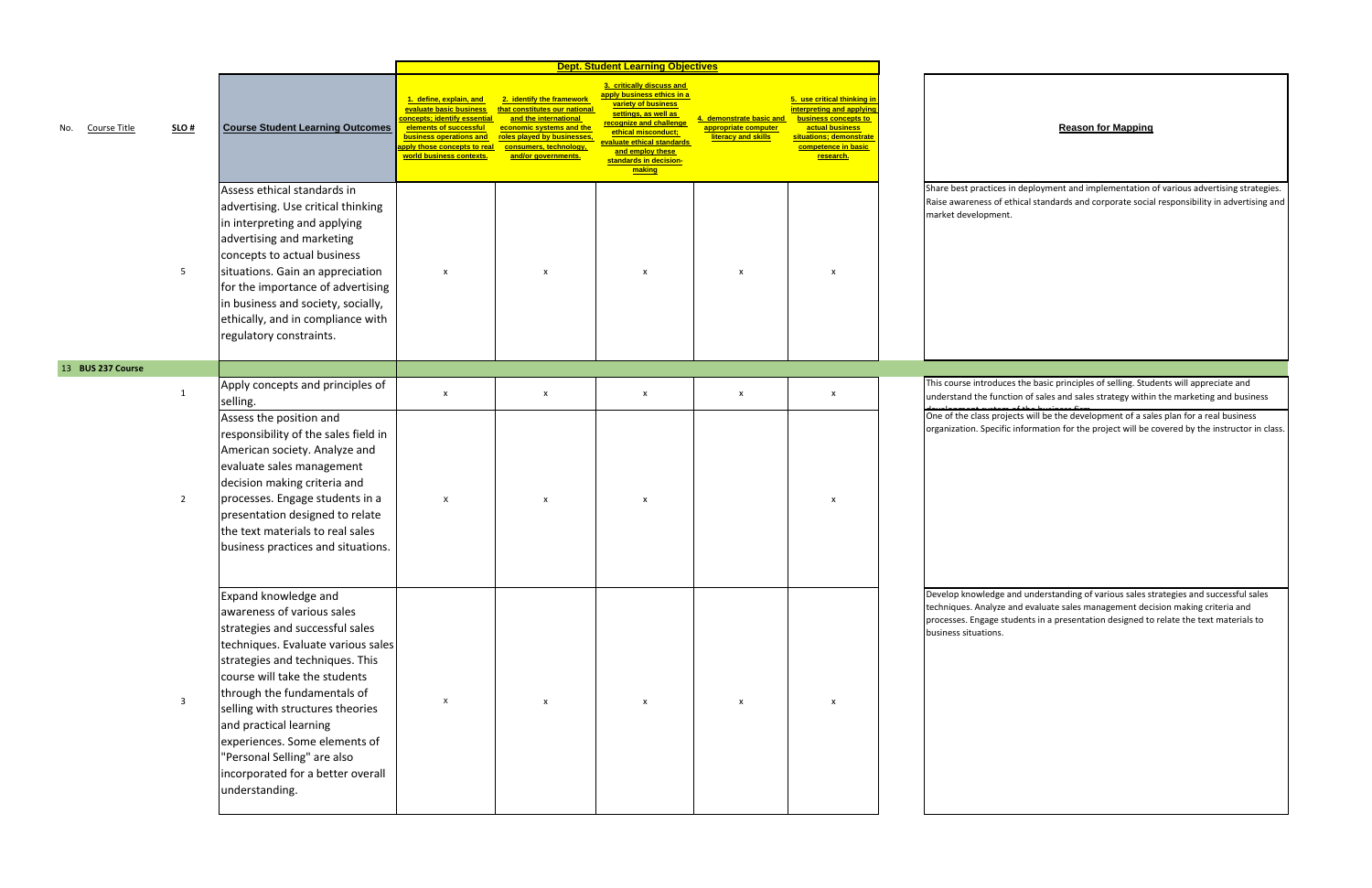c outline of a sales plan.

tices in deployment and implementation of various sales strategies. Raise of ethical standards and corporate social responsibility in sales and market

ial principles covered including financial strategies for the ST as well as the

financial statements emphasing the parts of the cash flow statement

on and TVM concepts covered

ds discussed including Central Banks, financial institutions and the IMF, monetary policies and the strength and weaknesses of the dollar and nge rates

rates set by the feds, the fed committee, and what constitutes M1,M2

also Financial meltdown of '08 discussed. Students watch important uss the economic implications and ramifications due to deliquifying assets t decaying

|                     |                  |                                                                                                                                                                                | <b>Dept. Student Learning Objectives</b>                                                                                                                                                                  |                                                                                                                                                                                                 |                                                                                                                                                                                                                                                |                                                                      |                                                                                                                                                                    |                                                             |
|---------------------|------------------|--------------------------------------------------------------------------------------------------------------------------------------------------------------------------------|-----------------------------------------------------------------------------------------------------------------------------------------------------------------------------------------------------------|-------------------------------------------------------------------------------------------------------------------------------------------------------------------------------------------------|------------------------------------------------------------------------------------------------------------------------------------------------------------------------------------------------------------------------------------------------|----------------------------------------------------------------------|--------------------------------------------------------------------------------------------------------------------------------------------------------------------|-------------------------------------------------------------|
| Course Title<br>No. | SLO#             | <b>Course Student Learning Outcomes</b>                                                                                                                                        | <u>. define, explain, and </u><br>evaluate basic business<br>concepts; identify essential<br>elements of successful<br>business operations and<br>pply those concepts to real<br>world business contexts. | 2. identify the framework<br>that constitutes our national<br>and the international<br>economic systems and the<br>roles played by businesses,<br>consumers, technology,<br>and/or governments. | 3. critically discuss and<br>apply business ethics in a<br>variety of business<br>settings, as well as<br>recognize and challenge<br>ethical misconduct;<br>evaluate ethical standards<br>and employ these<br>standards in decision-<br>making | demonstrate basic and<br>appropriate computer<br>literacy and skills | 5. use critical thinking in<br>interpreting and applying<br>business concepts to<br>actual business<br>situations; demonstrate<br>competence in basic<br>research. |                                                             |
|                     |                  | Create a sales plan and learn how                                                                                                                                              |                                                                                                                                                                                                           |                                                                                                                                                                                                 |                                                                                                                                                                                                                                                |                                                                      |                                                                                                                                                                    | Share a strategio                                           |
|                     | 4                | to implement a successful sales<br>strategy.                                                                                                                                   | $\pmb{\mathsf{X}}$                                                                                                                                                                                        |                                                                                                                                                                                                 | X                                                                                                                                                                                                                                              | X                                                                    | X                                                                                                                                                                  |                                                             |
|                     | 5                | Assess ethical standards in selling.<br>Use critical thinking in<br>interpreting and applying sales<br>concepts to actual business<br>situations.                              | X                                                                                                                                                                                                         | X                                                                                                                                                                                               | X                                                                                                                                                                                                                                              | х                                                                    | X                                                                                                                                                                  | Share best pract<br>awareness of etl<br>development.        |
| 14 BUS 241 Course   |                  |                                                                                                                                                                                |                                                                                                                                                                                                           |                                                                                                                                                                                                 |                                                                                                                                                                                                                                                |                                                                      |                                                                                                                                                                    |                                                             |
|                     | 1                | Identify basic concepts and<br>principles of finance                                                                                                                           | X                                                                                                                                                                                                         | X                                                                                                                                                                                               |                                                                                                                                                                                                                                                | X                                                                    | X                                                                                                                                                                  | All basic financia<br>LT.                                   |
|                     | $\overline{2}$   | List financial terminology                                                                                                                                                     | $\mathsf{x}$                                                                                                                                                                                              | X                                                                                                                                                                                               |                                                                                                                                                                                                                                                |                                                                      | $\mathsf{x}$                                                                                                                                                       |                                                             |
|                     | 3                | Recognize the various sources of<br>both short term funds and long<br>term funds and the implication<br>their usage has for the firm                                           | X                                                                                                                                                                                                         |                                                                                                                                                                                                 |                                                                                                                                                                                                                                                |                                                                      | X                                                                                                                                                                  | Analysis of basic                                           |
|                     | 4                | Discuss the multiple factors in the<br>creation, accumulation,<br>transference and investment of<br>wealth                                                                     | X                                                                                                                                                                                                         | X                                                                                                                                                                                               | $\boldsymbol{\mathsf{x}}$                                                                                                                                                                                                                      | x                                                                    | X                                                                                                                                                                  | Interest, inflatio                                          |
|                     | 5                | Examine the various types of<br>depository institutions and the<br>policy and regulatory function of<br>the Federal Reserve                                                    | X                                                                                                                                                                                                         | X                                                                                                                                                                                               | $\boldsymbol{\mathsf{x}}$                                                                                                                                                                                                                      |                                                                      | $\boldsymbol{\mathsf{x}}$                                                                                                                                          | <b>Banking method</b><br>money growth, i<br>currency exchan |
|                     | $\boldsymbol{6}$ | Debate the causes and<br>consequences of changes in the<br>money supply, as well as the<br>interventions attempted by<br>government in an effort to<br>manage the money supply | X                                                                                                                                                                                                         | $\pmb{\mathsf{X}}$                                                                                                                                                                              | X                                                                                                                                                                                                                                              |                                                                      | X                                                                                                                                                                  | Covers interest r                                           |
|                     | $\overline{7}$   | Use critical thinking in applying<br>financial principles to actual<br>business situations                                                                                     | $\pmb{\mathsf{X}}$                                                                                                                                                                                        | $\pmb{\mathsf{X}}$                                                                                                                                                                              | X                                                                                                                                                                                                                                              | X                                                                    | X                                                                                                                                                                  |                                                             |
|                     | 8                | Examine the ethical standards in<br>finance and the ability to apply<br>these standards in decision<br>making                                                                  | $\pmb{\mathsf{X}}$                                                                                                                                                                                        |                                                                                                                                                                                                 | X                                                                                                                                                                                                                                              |                                                                      | X                                                                                                                                                                  | Sarbox covered,<br>videos and discu<br>and virtual asset    |